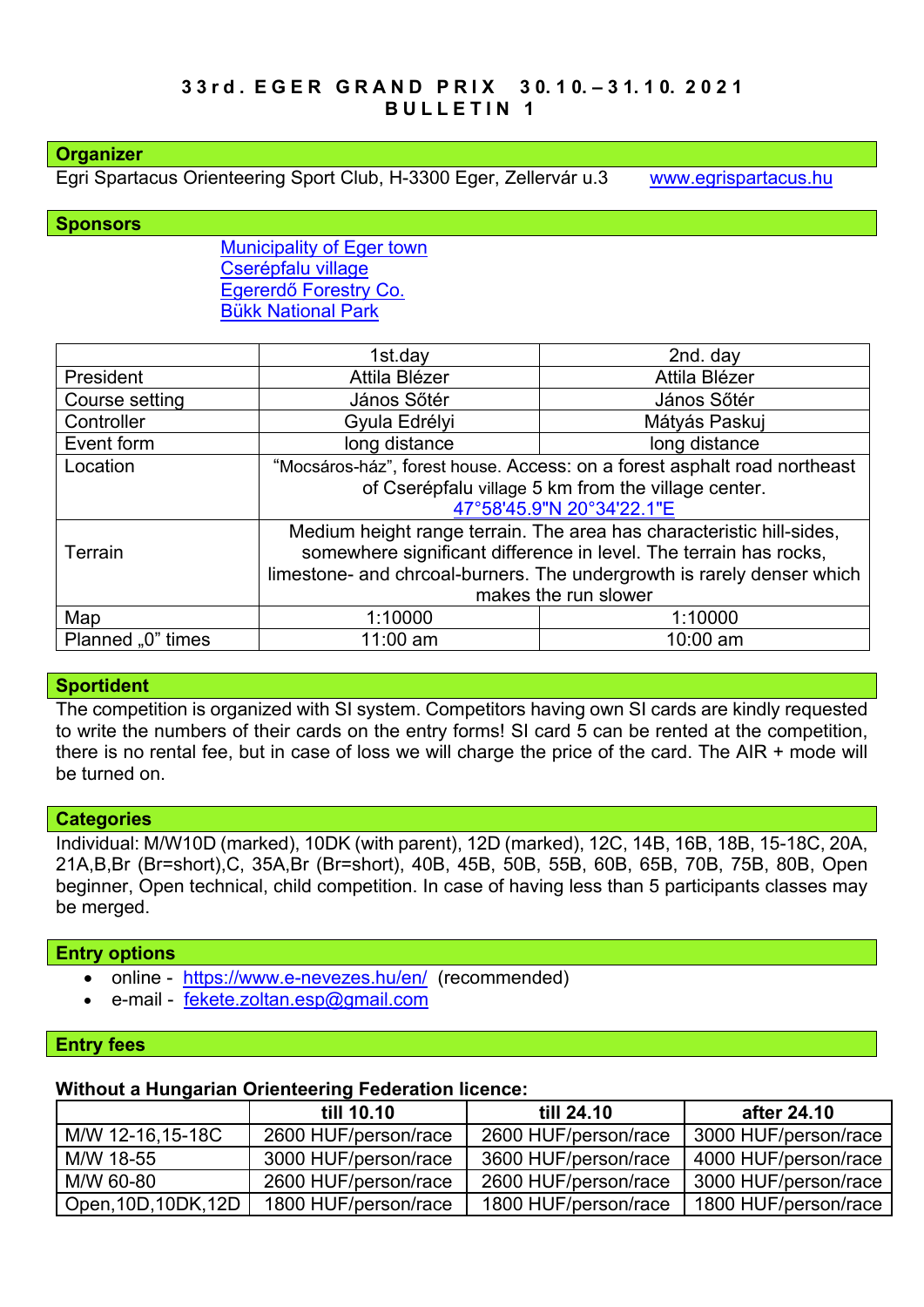# **With a licence:**

|                      | till 10.10           | till 24.10           | after 24.10          |
|----------------------|----------------------|----------------------|----------------------|
| M/W 12-16            | 2000 HUF/person/race | 2000 HUF/person/race | 2400 HUF/person/race |
| M/W 18-55            | 2400 HUF/person/race | 3000 HUF/person/race | 3400 HUF/person/race |
| M/W 60-80            | 2000 HUF/person/race | 2000 HUF/person/race | 2400 HUF/person/race |
| Open, 10D, 10DK, 12D | 1800 HUF/person/race | 1800 HUF/person/race | 1800 HUF/person/race |

Kids can enter the child competition at the finish and it is free of charge.

Payment can be only by bank transfer to the following account number:

| Address:      |  | Egri Spartacus SE H-3300 Eger, Zellervár u.3 |  |
|---------------|--|----------------------------------------------|--|
| $\sim$ $\sim$ |  | ________________________                     |  |

Bank: K&H Bank Zrt. Swift/BIC: OKHBHUHB

IBAN: HU11 1040 3507 0000 3639 0000 0003

Details of payment: Eger Grand Prix 2021

In case of bank transfer at the registration you are kindly requested to show the confirmation slip of your transfer! To be billed, clubs should send the billing name, address, tax number, and email address to which the electronic invoice can be sent at the same time as the transfer fee – [fekete.zoltan.esp@gmail.com](mailto:egrispartacus@atw.hu). We will send you an invoice for the on-site entries afterwards. Please note that we can only issue an invoice to the referring party, so we cannot issue an association invoice to a referring individual.

## **Accomodation**

Accommodation should be arranged individually, some have been suggested: Mezőkövesd, Zsóry Zsibongó: <http://zsory.hu/araink/>contact: [info@zsory.hu](mailto:info@zsory.hu) Student Hostel: Eger, Wigner Kollégium: [http://www.wignerkollegium.hu/?q=szallasrendeles](http://www.wignerkollegium.hu/?q=szallasrendeles-csoportos)[csoportos](http://www.wignerkollegium.hu/?q=szallasrendeles-csoportos) contact: [koli@wignerkozepiskola.hu](mailto:koli@wignerkozepiskola.hu)

## **Prizes**

The first three runners of each class will be awarded a medal and prize, based on the total result of the 2 competition races, we do not announce result in open categories. All the participants of the child competiton will get a prize/present.

# **Others**

- During the organization of the competition, we strive to comply with the competition organization rules due to the coronavirus epidemic and the hygiene regulations applicable in the competition. Details of this will be included in the competition notice in accordance with the provisions in force at the time.
- Adherence to the disease-specific rules is considered mandatory by the participants (competitors and their attendants). Failure to comply may result in disqualification from the competition.
- Everyone starts the competition at their own risk.
- The participants of the competition (competitors, spectators, attendants) agree that pictures and videos can be made of them, which pictures and videos the organizers have and can pass them on to third parties (press, internet).
- All competitors who started should check in at the finish area.
- Sales of orienteering and other sports equipment as well as any sales activities are only allowed with the agreement and permission of the organizers.